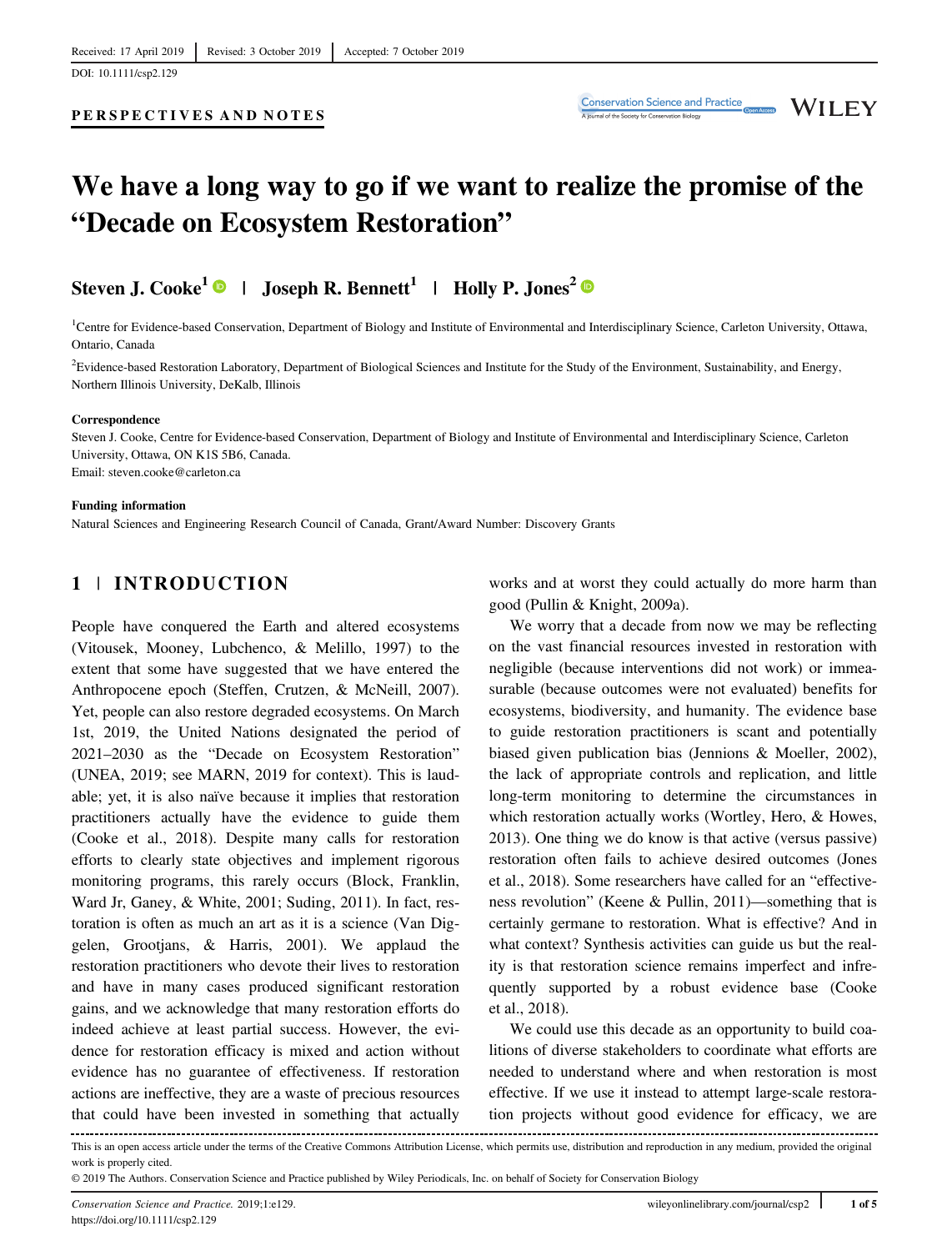engaging in a high risk, 10-year experiment (i.e., UNEA, 2019). And unless standard practice changes, we will likely not know if we have failed or succeeded, partly because of insufficient monitoring but also because of a lack of mechanisms to report and scale-up local level activities to a global scale. This could undermine future efforts to engage in effective restoration and obtain appropriate resources to do so. Of course, there is also immense risk in not doing anything, which is not our goal. Rather, we need to think creatively and rationally about how to overcome the issues raised here—something that will require practitioners, scientists, regulators, planners, and diverse stakeholders to engage one another and actively collaborate.

Although we do not pretend to have all the solutions to this problem, we briefly share a number of high-level ideas on how to make the "Decade on Ecosystem Restoration" lead to meaningful conservation gains and yield a legacy that extends far beyond a 10-year period. We also recognize that there are instances where the ideas presented below have been embraced but this is far from universal.

### 2 | PROTECT WHAT WE HAVE

Although we recognize the value of restoration-done-right, it is almost always preferable to avoid having to restore in the first place (Young, 2000). The idea of protecting and buffering key habitats and ecosystems from human impact should be viewed as a central aspect of the Decade on Ecosystem Restoration.

### 3 | ENGAGE IN LARGE-SCALE (BOTH IN TERMS OF SPACE, TIME, AND REPLICATION) SCIENCE TO GENERATE THE BEST POSSIBLE EVIDENCE BASE

It would have been visionary to have combined the announcement of the "Decade on Ecosystem Restoration" with the announcement of a coordinated and well-funded science program focused on priority topics and ecosystems. For example, envision a mangrove restoration study that contrasts three different techniques (with appropriate beforeafter-control-impact design) and does so at 20 sites in coastal nations around the tropics over a 10 year period. Restoration science at that scale simply does not happen due to lack of funds and funding agencies that do not prioritize restoration science. Such an approach would enable direct comparison and yield the statistical power needed to reduce uncertainty while still attempting to engage in real restoration (Oksanen, 2001).

#### 4 | IDENTIFY WHAT SEEMS TO WORK, CONSIDER HOW IT CAN BE SCALED (UP OR DOWN), SHARE IT, AND STUDY IT

Many of the restoration success stories can be framed as "bright-spots" which have been touted as a grass-roots approach to achieving a good "Anthropocene" (Bennett et al., 2016). However, the bright-spot concept needs to be extended to include a formal "science" component to learn the contexts in which different interventions succeed or fail. There is certainly room for much creativity and harnessing the expertise of on-the-ground practitioners. However, such expertise should be combined with rigorous experimentation or adaptive management. There also need to be better mechanisms for restoration practitioners to share their successes (and failures) with peers. For example, the journals Environmental Management, Restoration Ecology, and Conservation Science and Practice all have article types intended to enable practitioners to share their work. Efforts to share evidence must also recognize that failures are a vital aspect of learning (e.g., Catalano, Lyons-White, Mills, & Knight, 2019).

### 5 | ADOPT A BEST-PRACTICES APPROACH TO RESTORATION SCIENCE TO ENSURE THAT WE HAVE THE OPPORTUNITY TO LEARN FROM RESTORATION PROJECTS

Far too often, there is a lack of monitoring and science to evaluate the success of restoration projects (Block et al., 2001). This is a major lost opportunity. Funders of restoration projects should recognize the inherent value in allocating some of the budget to monitoring and science. Specific, measurable, ambitious, realistic, and time-bound (SMART) goals for restoration projects should be identified and funders should invest in monitoring progress toward them. Relatedly, the monitoring and science have to be good enough to contribute to the evidence base in a meaningful way. There may be instances where the evidence-base is sufficient such that routine monitoring is not always required but at present, it seems more common to not monitor or do so with insufficient rigour.

#### 6 | MINE THE EXISTING EVIDENCE BASE

The use of systematic review (Roberts, Stewart, & Pullin, 2006) and meta-analysis techniques (Jones et al., 2018) in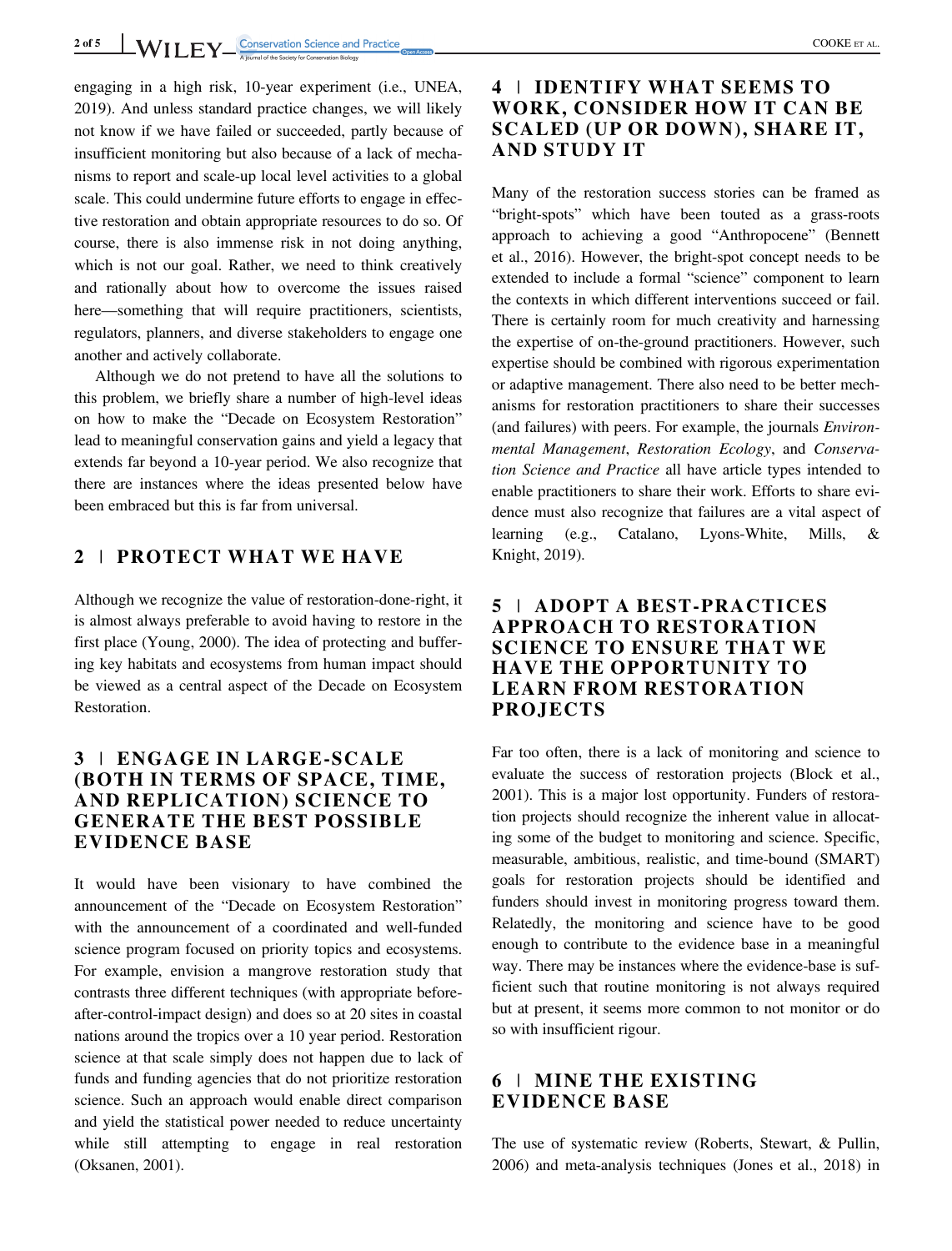the last decade has revealed that a number of restoration interventions simply do not work (e.g., placement off instream structures fail to benefit salmonid populations; Stewart, Bayliss, Showler, Sutherland, & Pullin, 2009). There are many other such analyses that could be done to help guide the practice of restoration and identify the characteristics of science that is of sufficient quality to be considered part of the evidence base (Pullin & Knight, 2009b).

### 7 | ANCHOR DECISIONS IN A SOBER EVALUATION OF BENEFITS, RISKS, AND UNCERTAINTIES

Restoration activities are often initiated despite missing key pieces of information. Sometimes this is justified, for example, when not acting quickly could lead to extinction of a species and monitoring appears to be the best option using available evidence. But, without a clear examination of potential risks and benefits, there is no way of knowing whether limited conservation resources are being wisely spent on a restoration project. Evaluations of social and economic risks and benefits are particularly neglected in restoration practice (Wortley et al., 2013). Full accounting of benefits, risks, and uncertainties would help determine the aspects of a project where reducing uncertainty could alter key decisions. These aspects could then become targets for empirical research or evidence synthesis.

### 8 | STRENGTHEN PARTNERSHIPS BETWEEN PRACTITIONERS AND SCIENTISTS TO CREATE A COMMUNITY OF PRACTICE

The front line of the Decade on Ecosystem Restoration will be the many thousands of restoration practitioners. Yet, they cannot do it alone. There is need for better partnerships between practitioners and scientists to support restoration practice and learn from it. Relatedly, there is also need to ensure that practitioners are part of broader policy discussions about restoration. Human dimension research focused on understanding what practitioners need and providing forums for them to interact with scientists and peers from other regions could be profitable for creating a community of practice (recognizing that the Society for Ecological Restoration is actively trying to do this). Building incentive structures at academic and funding institutions to promote applied science could help spur more such collaborations.

## 9 | SEIZE THE OPPORTUNITY TO ENGAGE THE PUBLIC

It is our hope that the Decade on Ecosystem Restoration will serve as a platform to inform the public about the need for restoration, and in doing so hopefully build public and political will for ecosystem protection. There are also ample opportunities to involve volunteers in hands-on restoration (Miles, Sullivan, & Kuo, 1998) or in monitoring (i.e., citizen science; Huddart, Thompson, Woodward, & Brooks, 2016). Planning at the global, national, and local levels is needed to determine how to best seize this opportunity—something we are unsure is happening. Indeed, this could go a long way to achieving the "restorative culture" called for by Cross, Nevill, Dixon, and Aronson (2019).

### 10 | CONCLUSION

If and when we have figured out how to deliver restoration that achieves meaningful conservation targets at scale, a "decade" on ecosystem restoration would be prudent and timely. A better approach given current realities would be investment into restoration science that evaluates restoration outcomes so we can accomplish restoration results at scale. Today we are not much further along from when Menz, Dixon, and Hobbs (2013) provided a four-point plan (which was built upon by Suding et al., 2015) to ensure that restoration sustains or enhances ecological values. The impetus for that paper was an IUCN effort to restore 150 million hectares of disturbed and degraded land globally by 2020—the so called "Bonn Challenge" (http://www.bonnchallenge.org/ ). Although there have been many pledges and some investments in on-the-ground restoration activities, we are unaware of any evidence regarding the extent to which such activities occurring as part of the Bonn Challenge have been "proven" to be effective. Targets that focus on spatial extent rather than direct measures of ecological structure and function (Kollmann et al., 2016; including resilience; Standish et al., 2014) fail to reflect what restoration scientists understand to be important (Menz et al., 2013; Perring et al., 2015; Wortley et al., 2013). Ecological restoration is still in its infancy and remains an emerging discipline where the science and practice are often poorly aligned (Miller et al., 2017) which is in itself a major impediment to evidencebased conservation and practice (Schwartz et al., 2019). There is great urgency to resolve the science questions and determine what works so that we can embark on a decade of ecological restoration that is evidence-based and effective. We implore governments and restoration partners to first focus on getting restoration right, through increasing investment in restoration science (following the guidance provided here and elsewhere—such as in Perring et al., 2015 and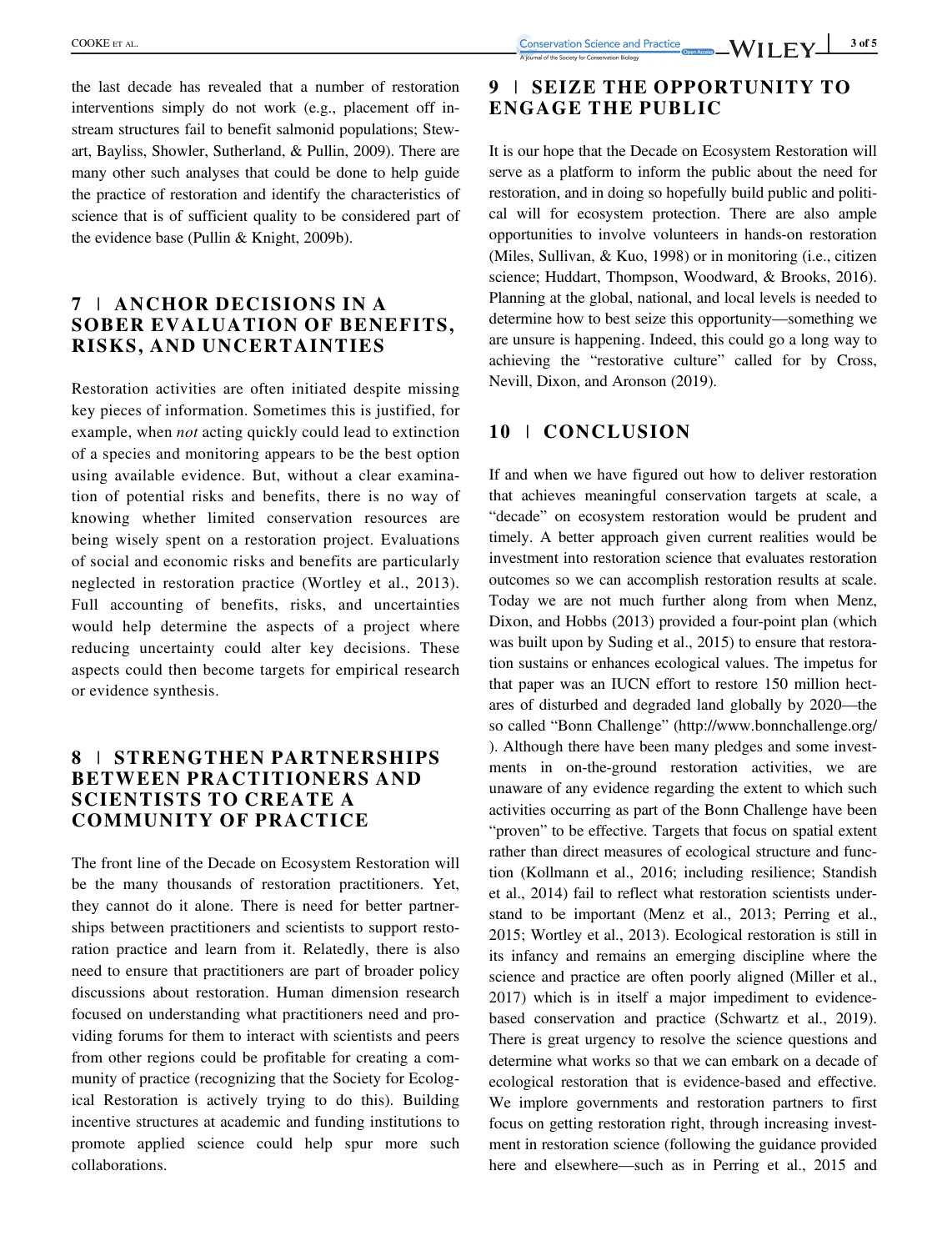4 of 5 WII FY Conservation Science and Practice Conservation Science and Practice Conservation

Gann et al., 2019), before simply "doing restoration." We do need to "roll up our sleeves" (sensu Aronson & Alexander, 2013) but action must be guided by evidence. If we are to realize the promise of the decade before us the many to follow could be transformational in helping to achieve the Anthropocene we desire. By raising these ideas here and when considered alongside the complementary paper by Young and Schwartz (2019) it is our sincere hope that it will catalyze immediate action by our community to achieve the greatest potential conservation gains from the Decade on Ecosystem Restoration.

#### ACKNOWLEDGMENTS

Cooke and Bennett are supported by the Natural Sciences and Engineering Research Council of Canada. Cooke is further supported by the Canada Research Chairs Program.

#### CONFLICT OF INTEREST

The authors declare no conflict of interest.

#### ETHICS STATEMENT

The authors are not aware of any ethical issues regarding this work.

#### AUTHOR CONTRIBUTIONS

S.J.C., J.R.B., and H.P.J. authors contributed to idea generation and writing.

#### ORCID

Steven J. Cooke **<https://orcid.org/0000-0002-5407-0659>** Holly P. Jones <https://orcid.org/0000-0002-5512-9958>

#### REFERENCES

- Aronson, J., & Alexander, S. (2013). Ecosystem restoration is now a global priority: Time to roll up our sleeves. Restoration Ecology, 21, 293–296.
- Bennett, E. M., Solan, M., Biggs, R., McPhearson, T., Norström, A. V., Olsson, P., … Xu, J. (2016). Bright spots: Seeds of a good Anthropocene. Frontiers in Ecology and the Environment, 14, 441–448.
- Block, W. M., Franklin, A. B., Ward, J. P., Jr., Ganey, J. L., & White, G. C. (2001). Design and implementation of monitoring studies to evaluate the success of ecological restoration on wildlife. Restoration Ecology, 9, 293–303.
- Catalano, A. S., Lyons-White, J., Mills, M. M., & Knight, A. T. (2019). Learning from published project failures in conservation. Biological Conservation, 238, 108223.
- Cooke, S. J., Rous, A. M., Donaldson, L. A., Taylor, J. J., Rytwinski, T., Prior, K. A., … Bennett, J. R. (2018). Evidencebased restoration in the Anthropocene – From acting with purpose to acting for impact. Restoration Ecology, 26, 201–205.
- Cross, A. T., Nevill, P. G., Dixon, K. W., & Aronson, J. (2019). Time for a paradigm shift towards a restorative culture. Restoration Ecology, 27, 924–928.
- Gann, G. D., McDonald, T., Walder, B., Aronson, J., Nelson, C. R., Jonson, J., et al. (2019). International principles and standards for the practice of ecological restoration. Restoration Ecology, 27, S1–S46.
- Huddart, J. E., Thompson, M. S., Woodward, G., & Brooks, S. J. (2016). Citizen science: From detecting pollution to evaluating ecological restoration. Wiley Interdisciplinary Reviews: Water, 3, 287–300.
- Jennions, M. D., & Moeller, A. P. (2002). Publication bias in ecology and evolution: An empirical assessment using the 'trim and fill' method. Biological Reviews, 77, 211–222.
- Jones, H. P., Jones, P. C., Barbier, E. B., Blackburn, R. C., Rey Benayas, J. M., Holl, K. D., … Mateos, D. M. (2018). Restoration and repair of Earth's damaged ecosystems. Proceedings of the Royal Society B: Biological Sciences, 285, 20172577.
- Keene, M., & Pullin, A. S. (2011). Realizing an effectiveness revolution in environmental management. Journal of Environmental Management, 92, 2130–2135.
- Kollmann, J., Meyer, S. T., Bateman, R., Conradi, T., Gossner, M. M., de Souza Mendonça, M., Jr., … Weisser, W. (2016). Integrating ecosystem functions into restoration ecology—Recent advances and future directions. Restoration Ecology, 24, 722–730.
- MARN (Ministerio deMedio Ambiente y Recursos Naturales) (2019). UN decade of ecosystem restoration 2021–2030. Initiative proposed by El Salvador System (SICA) Concept Note. Ministerio de Medio Ambiente y Recursos Naturales, El Salvador with the Support of Countries from the Central American Integration.
- Menz, M. H., Dixon, K. W., & Hobbs, R. J. (2013). Hurdles and opportunities for landscape-scale restoration. Science, 339, 526–527.
- Miles, I., Sullivan, W. C., & Kuo, F. E. (1998). Ecological restoration volunteers: The benefits of participation. Urban Ecosystem, 2, 27–41.
- Miller, B. P., Sinclair, E. A., Menz, M. H., Elliott, C. P., Bunn, E., Commander, L. E., … Golos, P. J. (2017). A framework for the practical science necessary to restore sustainable, resilient, and biodiverse ecosystems. Restoration Ecology, 25, 605–617.
- Oksanen, L. (2001). Logic of experiments in ecology: Is pseudoreplication a pseudoissue? Oikos, 94, 27–38.
- Perring, M. P., Standish, R. J., Price, J. N., Craig, M. D., Erickson, T. E., Ruthrof, K. X., … Hobbs, R. J. (2015). Advances in restoration ecology: Rising to the challenges of the coming decades. Ecosphere, 6(8), 1–25.
- Pullin, A. S., & Knight, T. M. (2009a). Doing more good than harm– building an evidence-base for conservation and environmental management. Biological Conservation, 142, 931–934.
- Pullin, A. S., & Knight, T. M. (2009b). Data credibility: A perspective from systematic reviews in environmental management. New Directions for Evaluation, 122, 65–74.
- Roberts, P. D., Stewart, G. B., & Pullin, A. S. (2006). Are review articles a reliable source of evidence to support conservation and environmental management? A Comparison with Medicine. Biological Conservation, 132, 409–423.